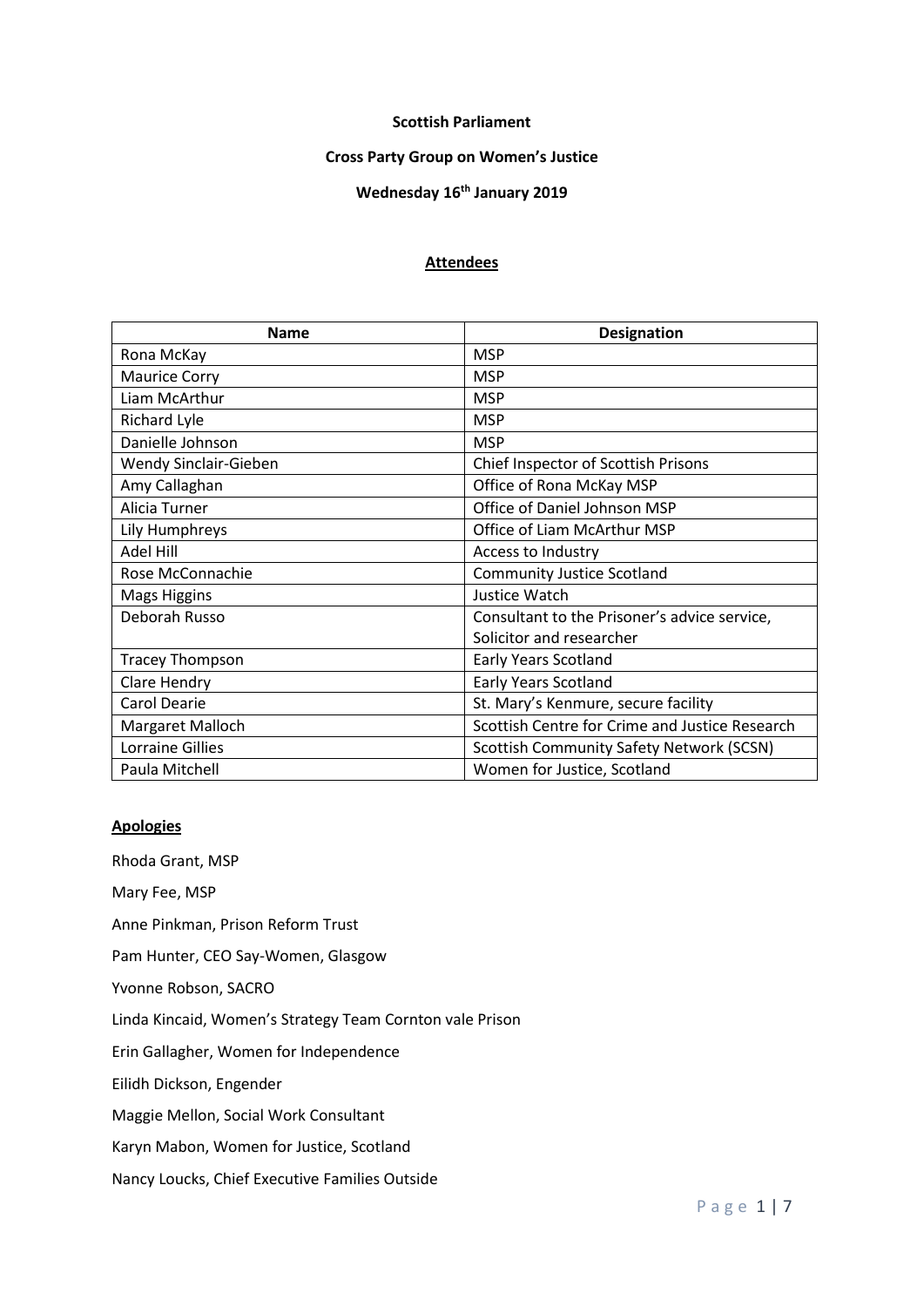| Welcome                                                                                                                                                                                                                                                                                                                                                                                    | <b>Outcomes/Actions</b>                                                                                                 |
|--------------------------------------------------------------------------------------------------------------------------------------------------------------------------------------------------------------------------------------------------------------------------------------------------------------------------------------------------------------------------------------------|-------------------------------------------------------------------------------------------------------------------------|
| RM Welcomed everyone to the meeting and offered some apologies.                                                                                                                                                                                                                                                                                                                            |                                                                                                                         |
| PM also offered a list of apologies. (See page 1)                                                                                                                                                                                                                                                                                                                                          |                                                                                                                         |
| RM handed over to WSG, the speaker.                                                                                                                                                                                                                                                                                                                                                        | Main body of<br>presentation<br>NB The full slides<br>from WSG's<br>presentation are at<br>the end of these<br>minutes. |
| <b>Main Speaker</b>                                                                                                                                                                                                                                                                                                                                                                        |                                                                                                                         |
| WSG The work of the Scottish Prisons Inspection team is underpinned by<br>OPCAT (The Optional Protocol to The UN Convention against Torture and<br>other Cruel, Inhumane or degrading Treatment or Punishment.) The SPS<br>are asked to meet nine standards and eighty- one quality indicators.<br>When a Prison is being inspected a team of nineteen people undertake<br>the assessment. |                                                                                                                         |
| In Scotland 20% of the female population is on remand. However, Wales<br>has more women in Prison than Scotland. Many of the female prisoners<br>have mental health challenges and are serving time for violent crimes<br>(27%) and not just low- level crimes such as shoplifting and crimes of<br>dishonesty (21%) (Scottish Government figures 2015)                                    |                                                                                                                         |
| There is a Mental Health Strategy (Scottish Government 2017-2027)<br>based on equivalence in relation to the Prison population. If a member<br>of the general public can access a Mental Health service, then the same<br>should be available to prisoners. However only 1 in 3 people who would<br>benefit from treatment for a mental illness currently receive help.                    |                                                                                                                         |
| In a 2018 survey the SPS (Scottish Prison Service) states:                                                                                                                                                                                                                                                                                                                                 |                                                                                                                         |
| *96% of female Prisoners reported to have significant problems with<br>drugs and alcohol                                                                                                                                                                                                                                                                                                   |                                                                                                                         |
| *50% stated that they had experienced abusive and violent relationships<br>* 73% stated they had experienced sexual abuse                                                                                                                                                                                                                                                                  |                                                                                                                         |
| WSG recognised the need for a health needs assessment as a baseline for<br>all Prisoners on reception to the Prison Estate.                                                                                                                                                                                                                                                                |                                                                                                                         |
| She recognised the good work carried out in Cornton Vale and Polmont<br>Prisons but noticed that Grampian found it difficult to recruit Mental<br>Health Staff.                                                                                                                                                                                                                            |                                                                                                                         |
| Women in Prison have poorer Mental Health outcomes than women in<br>general.                                                                                                                                                                                                                                                                                                               |                                                                                                                         |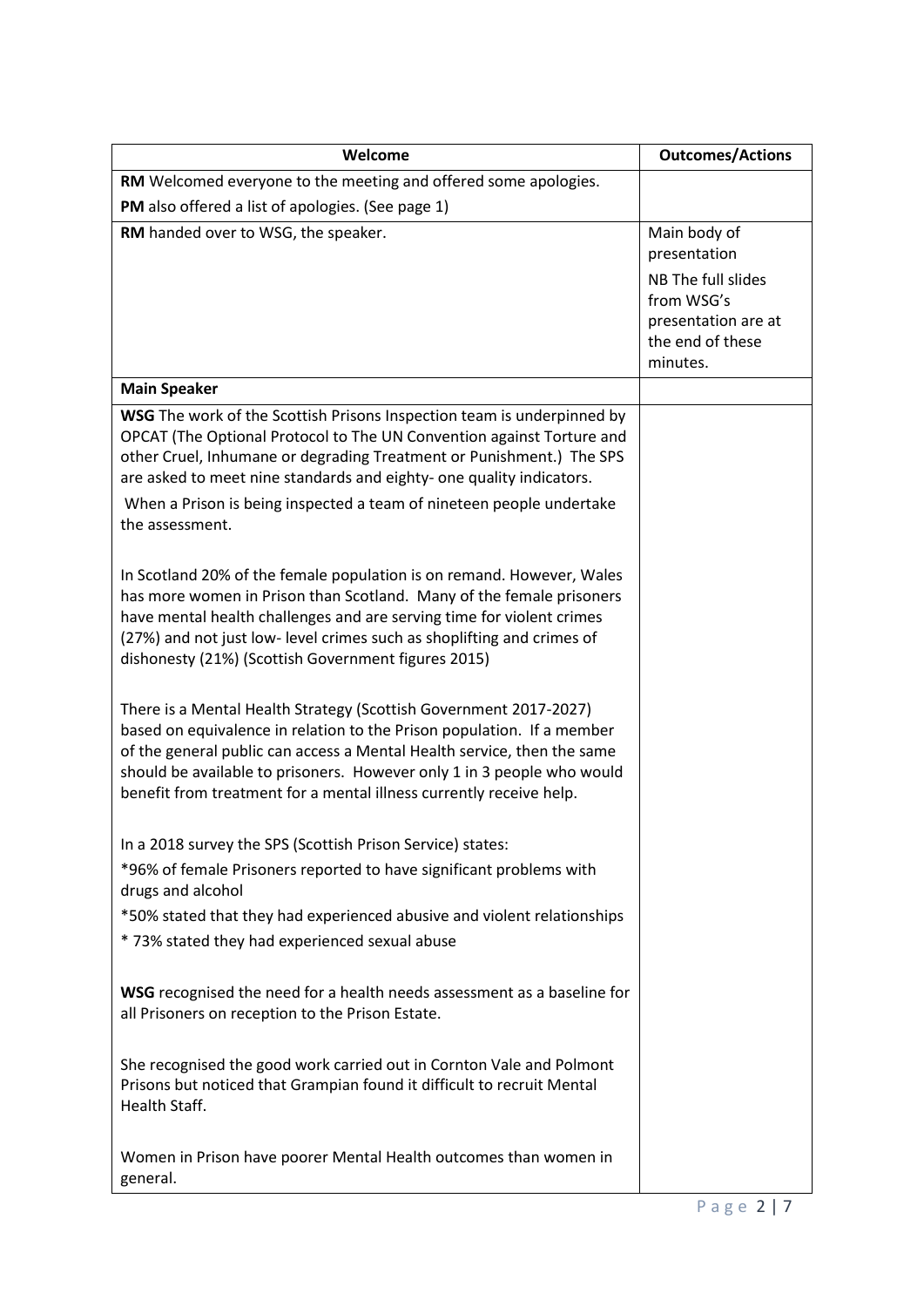| <b>Main Speaker</b>                                                                                                                                                                                                                                                                                             |  |
|-----------------------------------------------------------------------------------------------------------------------------------------------------------------------------------------------------------------------------------------------------------------------------------------------------------------|--|
| <b>WSG</b>                                                                                                                                                                                                                                                                                                      |  |
| There are 400 prisoners in the Female Prison Estate. The new places will<br>hold 180 in total.                                                                                                                                                                                                                  |  |
| It was noted that the nature and quality of the relationships between<br>Prisoners and staff have an impact on the Mental Health of the Prisoners.<br>Women Prisoners in Greenock noted a good quality of relationship with<br>staff.                                                                           |  |
| Research suggests that a gender specific approach is needed to achieve<br>appropriate outcomes for women Prisoners. "This may take the form of<br>gender-specific assessment/classification methods, staff training and<br>female staffing" (Slide 11)                                                          |  |
| The Joint Health and Justice Collaboration Improvement Board are<br>focusing on 3 main areas:                                                                                                                                                                                                                   |  |
| When people in mental distress present to the Police<br>$\bullet$                                                                                                                                                                                                                                               |  |
| Health and Social care In Prisons<br>$\bullet$                                                                                                                                                                                                                                                                  |  |
| Health and forensic medical services for victims of rape and<br>$\bullet$<br>sexual assault<br>(Slide 12)                                                                                                                                                                                                       |  |
| There is no sub -acute Unit for women with Mental Health Problems.<br>Women are currently sent to Rampton, Nottinghamshire, England.                                                                                                                                                                            |  |
| Operational staff in Prison sometimes feel unsure of how to deal with<br>Mental Health and gender specific issues. Women on remand are not<br>required to work and often stay in their cells for long periods of time<br>therefore self- isolating with an increased risk of decline in their Mental<br>Health. |  |
| In 2016 the staff at Ross House in Cornton vale were commended for<br>their work.                                                                                                                                                                                                                               |  |
| <b>Suggestions for the way forward</b>                                                                                                                                                                                                                                                                          |  |
| 1.<br>There should be a gender specific needs assessment for the<br>whole of Scotland, with all women being assessed in Cornton<br>Vale Prison.                                                                                                                                                                 |  |
| 2. All information about a Prisoner should be disseminated. There<br>should be a referral pathway. (In England a hand- held device is<br>used to access up to date information on any Prisoner, especially<br>useful for health needs from Court onwards.)                                                      |  |
| Enhanced clinical support. (Epidemiological issue relating to<br>3.<br>marginalised people.)                                                                                                                                                                                                                    |  |
|                                                                                                                                                                                                                                                                                                                 |  |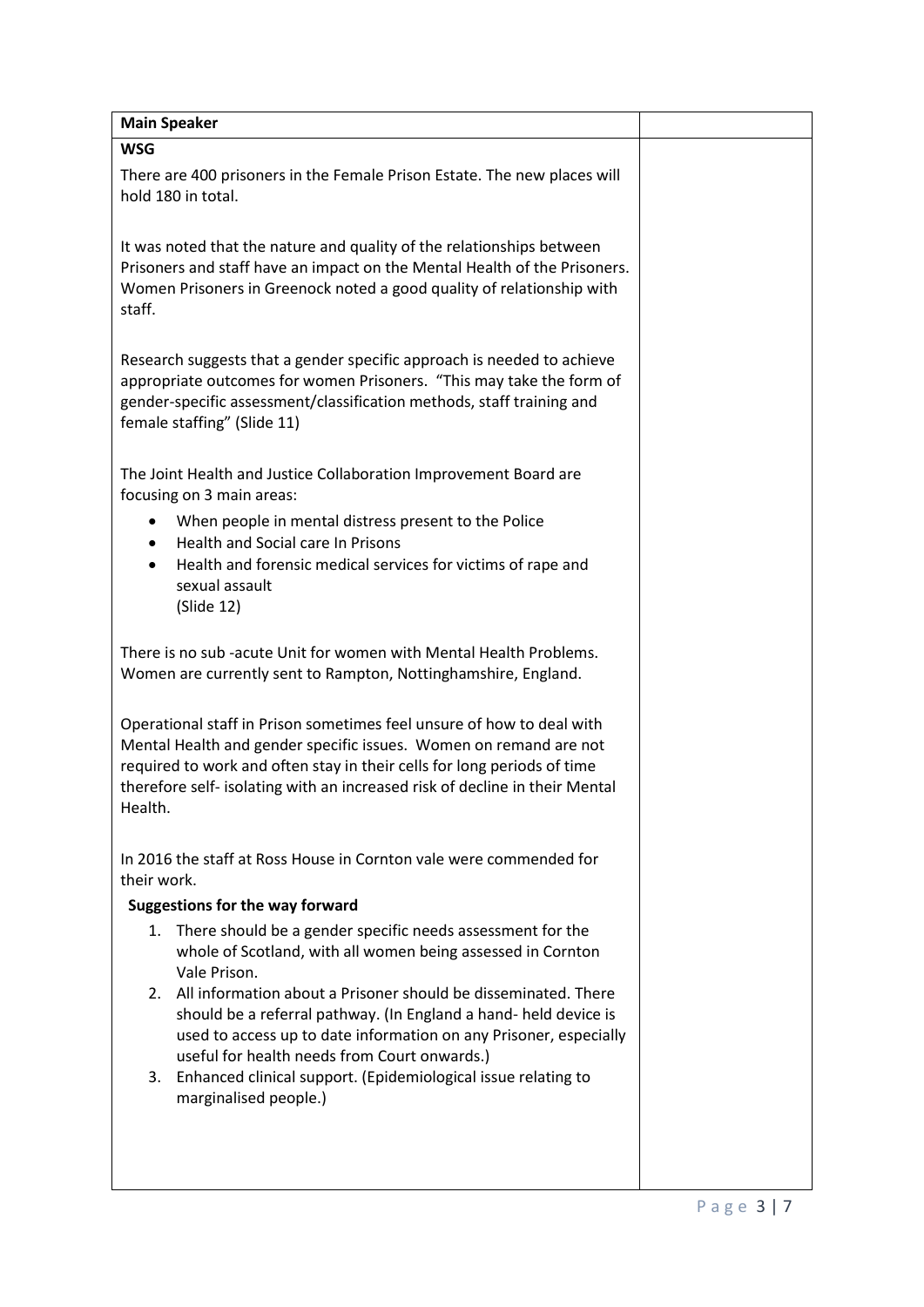| <b>Main Speaker</b>                                                                                                                                                                                                                                                                                                                                                                                                                                                                                                                                                             |  |
|---------------------------------------------------------------------------------------------------------------------------------------------------------------------------------------------------------------------------------------------------------------------------------------------------------------------------------------------------------------------------------------------------------------------------------------------------------------------------------------------------------------------------------------------------------------------------------|--|
| <b>WSG</b>                                                                                                                                                                                                                                                                                                                                                                                                                                                                                                                                                                      |  |
| Review alternative models of Mental Health care, e.g. CBT, use<br>4.<br>of in cell telephones so that Prisoners can call an inmate staffed<br>helpline or give access to an outside 24 hour helpline, during the<br>night. (Tel numbers are pre-set on the phones and open access is<br>withheld.)                                                                                                                                                                                                                                                                              |  |
| Increased advocacy.<br>5.                                                                                                                                                                                                                                                                                                                                                                                                                                                                                                                                                       |  |
| Greater use of the presumption against short sentencing.<br>6.<br>Use of a half- way house for those that need it. Structured living<br>7.<br>in supported accommodation.                                                                                                                                                                                                                                                                                                                                                                                                       |  |
| Reduce re-traumatisation. If possible, get rid of strip searching.<br>8.                                                                                                                                                                                                                                                                                                                                                                                                                                                                                                        |  |
| <b>Question and answers session</b>                                                                                                                                                                                                                                                                                                                                                                                                                                                                                                                                             |  |
| RM Gave a vote of thanks and asked LM if he wished to comment as he<br>needed to leave.                                                                                                                                                                                                                                                                                                                                                                                                                                                                                         |  |
| LM He would like to see greater confidence in Community alternatives if<br>that proves acceptable.                                                                                                                                                                                                                                                                                                                                                                                                                                                                              |  |
| MC Agreed that we need to look at in cell technology.                                                                                                                                                                                                                                                                                                                                                                                                                                                                                                                           |  |
| WSG Violence can occur at the queue for the phone. There could be an<br>important family event and time is running out prior to lock up or folks<br>are jostled in the line and miss their turn for the phone. It can lead to<br>problems.                                                                                                                                                                                                                                                                                                                                      |  |
| MC Noted problems with welfare cabins in Afghanistan, where some<br>were trashed.                                                                                                                                                                                                                                                                                                                                                                                                                                                                                               |  |
| WSG Has knowledge of a prison where they use an on-duty inmate<br>helpline or restricted access to computing to give privacy. Some Prisoners<br>can then continue with their studies in the evening and this stops<br>boredom and reduces frustration.                                                                                                                                                                                                                                                                                                                          |  |
| MC Noted that the supported self- care units outside the main perimeter<br>of Cornton Vale Prison were a huge success.                                                                                                                                                                                                                                                                                                                                                                                                                                                          |  |
| WSG Noted that there were similar units in Glasgow and Dundee and<br>with the new CCU's (Community Custodial Units)                                                                                                                                                                                                                                                                                                                                                                                                                                                             |  |
| AH Would like to see greater sharing of data in order to help client group<br>released from Prison and information used to settle them quicker and<br>meet their needs in their local community.                                                                                                                                                                                                                                                                                                                                                                                |  |
| WSG In England there is a Prisoner Escort record which is electronic.                                                                                                                                                                                                                                                                                                                                                                                                                                                                                                           |  |
| LH Asked if there was any data sharing in general.                                                                                                                                                                                                                                                                                                                                                                                                                                                                                                                              |  |
| WSG That the SPS and the NHS share information within multidisciplinary<br>teams where necessary.                                                                                                                                                                                                                                                                                                                                                                                                                                                                               |  |
| CD Was shocked by some of the statistics. She has worked in secure care<br>for 27years. There are Mental Health issues for those in secure care and<br>in the hearing system. Some of the client group within care have suffered<br>sexual exploitation and sexual abuse. Many are LAC (Looked after<br>children) by the local authority. There needs to be gender specific risk<br>assessments. CD shared a live story of a young person whose needs<br>would be best met in secure care but had been sent to a young<br>offender's institution that day via the court system. |  |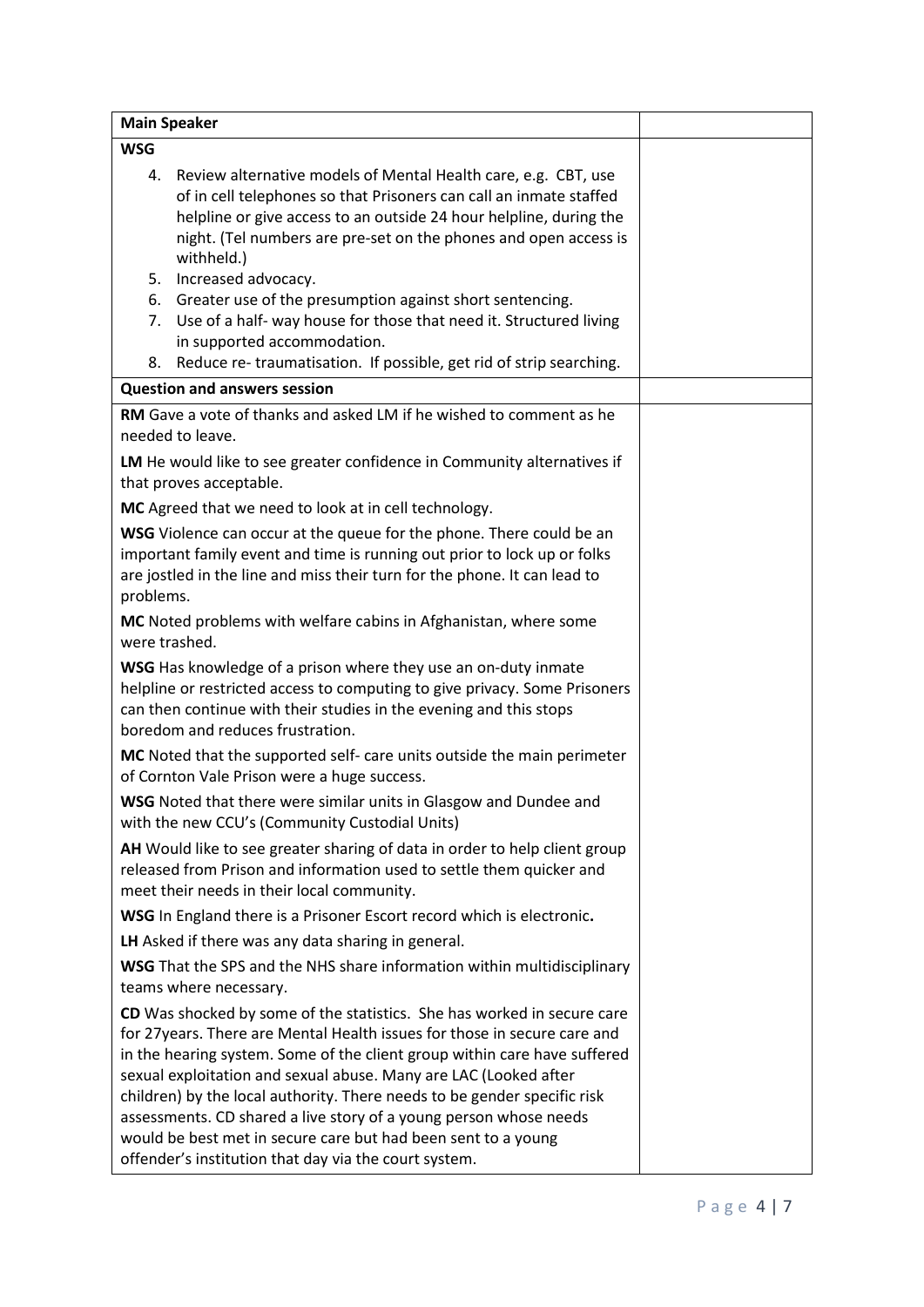| <b>Question and answer session</b>                                                                                                                                                                                                                                                                                                                        |  |
|-----------------------------------------------------------------------------------------------------------------------------------------------------------------------------------------------------------------------------------------------------------------------------------------------------------------------------------------------------------|--|
| WSG People with unmet wellbeing needs can sometimes end up being<br>incarcerated.                                                                                                                                                                                                                                                                         |  |
| CD Noted that new research shows that women need emotion focused<br>relational therapy and not CBT as women work with feeling then<br>thinking.                                                                                                                                                                                                           |  |
| LG Wondered what the public would think of computers in the cells.<br>There is a gulf between what seems possible within the group and how<br>to outreach these ideas to the general public. How to take the public<br>along with us.                                                                                                                     |  |
| LG Older people will find the idea of in cell phones and computers very<br>difficult.                                                                                                                                                                                                                                                                     |  |
| WSG Suggested that we take the angle of making people into better<br>citizens.                                                                                                                                                                                                                                                                            |  |
| RMcC Noted that the issue was not binary and that some people are<br>victims and perpetrators. She also agreed that we need to tell people's<br>stories in order to take the general public along with us.                                                                                                                                                |  |
| RM Was surprised to note that many women were in Prison for serious<br>offences and not minor offences such as shoplifting.                                                                                                                                                                                                                               |  |
| RL Suggested improved training for Sheriffs, Judges and Politicians in<br>these matters.                                                                                                                                                                                                                                                                  |  |
| CD Spoke of the results of a focus group with young females. She asked<br>the young women, what do you need?<br>Answer: "We need hope"                                                                                                                                                                                                                    |  |
| One young woman said, "The loss of liberty is better than my freedom."                                                                                                                                                                                                                                                                                    |  |
| CD challenged the group and asked," How do we instil hope?"                                                                                                                                                                                                                                                                                               |  |
| MM Would like to see full usage of the presumption against short<br>sentences and a full measure of the use of CCU's.                                                                                                                                                                                                                                     |  |
| AH Outlined the need for people in Prisons and secure units to have<br>access to digital literacy as technology moves so fast that if they don't<br>keep up when they are inside then they suffer in the job market when<br>they come out.                                                                                                                |  |
| RM Stated that the Justice Minister, Humza Yousaf, is suggesting radical<br>measures in order to reduce the Prison population. He has set aside<br>£100 million for CJSW (Criminal Justice Social Work). As a system the<br>Scottish Government are looking at alternatives to custody. As a country<br>RM believes we are moving in the right direction. |  |
| WSG Believes that Scotland is doing very well regarding innovation in the<br>Justice system as opposed to what has not happened in England. She lays<br>this at the steady handling from the last two Justice Secretaries.                                                                                                                                |  |
| She believes that Scotland has an enlightened approach.                                                                                                                                                                                                                                                                                                   |  |
| RM What about strip searches? Does the legislation need changed?                                                                                                                                                                                                                                                                                          |  |
| <b>CH</b> We don't use strip searches with young people.                                                                                                                                                                                                                                                                                                  |  |
| WSG There are almost no people found with contraband during strip<br>searching.                                                                                                                                                                                                                                                                           |  |
|                                                                                                                                                                                                                                                                                                                                                           |  |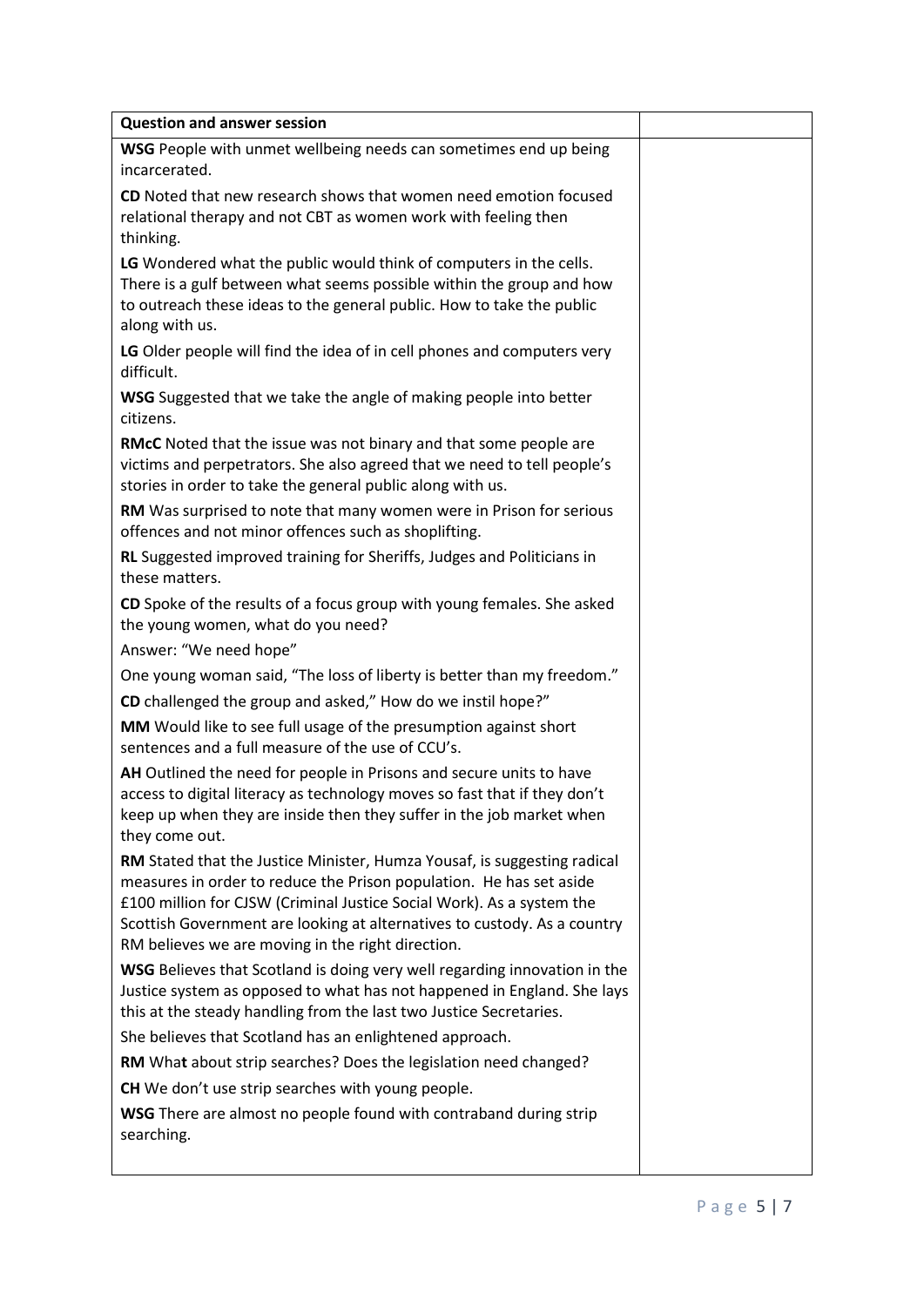| <b>Question and answer session</b>                                                                                                                                                                                                                                                                                                                                                                                                                                     |                |
|------------------------------------------------------------------------------------------------------------------------------------------------------------------------------------------------------------------------------------------------------------------------------------------------------------------------------------------------------------------------------------------------------------------------------------------------------------------------|----------------|
| CH We don't use it in searching young people.                                                                                                                                                                                                                                                                                                                                                                                                                          |                |
| WSG We should stop it now and deal with the legislation.                                                                                                                                                                                                                                                                                                                                                                                                               |                |
| MH Katie Allan, it happened to her.                                                                                                                                                                                                                                                                                                                                                                                                                                    |                |
| CH Explained more about a current case involving a young person.                                                                                                                                                                                                                                                                                                                                                                                                       |                |
| RL Suggested a whole system review including Politicians and Judiciary.                                                                                                                                                                                                                                                                                                                                                                                                |                |
| WSG I am not sure that children should be in Polmont.                                                                                                                                                                                                                                                                                                                                                                                                                  |                |
| AH Introduced the concept of rounded boundaries. If a young person is in<br>unit then they should be allowed to stay on. The young person needs<br>continuity of care.                                                                                                                                                                                                                                                                                                 |                |
| WSG Rossie Young People's Trust is a success story. I knew of one young<br>man who didn't want to leave. He was heading into homeless<br>accommodation upon release.                                                                                                                                                                                                                                                                                                   |                |
| RM What about the use of remand. Any comments.                                                                                                                                                                                                                                                                                                                                                                                                                         |                |
| WSG We need an enquiry into remand. There is not enough time to do<br>very much. Sometimes it is only 3 to 4 weeks. However, we could offer<br>some general life skills or counselling.                                                                                                                                                                                                                                                                                |                |
| RMcC We need some joined up thinking.                                                                                                                                                                                                                                                                                                                                                                                                                                  |                |
| RM Regarding the National Secure adult impatient service. Are people<br>assessed in a different place?                                                                                                                                                                                                                                                                                                                                                                 |                |
| WSG The National Service can act as an Advisory service and don't have<br>to see the person face to face.                                                                                                                                                                                                                                                                                                                                                              |                |
| CD Regarding young people, Assessment is being explored. Assessment<br>should be somewhere else and not in the local Units, so that time is not<br>lost with the young person.                                                                                                                                                                                                                                                                                         |                |
| <b>WSG</b> Does the Forensic network tackle Prisons?                                                                                                                                                                                                                                                                                                                                                                                                                   |                |
| CD It should do but there are cost implications.                                                                                                                                                                                                                                                                                                                                                                                                                       |                |
| RM Offered a vote of thanks to WSG and outlined that she would draw<br>together a final report highlighting pertinent topics for dissemination<br>from the CPG, which would include women's Mental Health. She asked<br>for other pertinent topics that might be included in a report which would<br>then be disseminated to interested parties. RM also suggested that we<br>might invite the Scottish Government Minister for Mental Health to talk<br>to the group. |                |
| WSG Noted that a Mental Health review of Polmont will be investigated.                                                                                                                                                                                                                                                                                                                                                                                                 |                |
| Minutes from previous meeting held on Wednesday 31 <sup>st</sup> October                                                                                                                                                                                                                                                                                                                                                                                               | Proposed by RL |
|                                                                                                                                                                                                                                                                                                                                                                                                                                                                        | Seconded by MH |
| <b>AOCB</b>                                                                                                                                                                                                                                                                                                                                                                                                                                                            |                |
| RL Suggested that we take time at the start of each meeting to listen to<br>individual members of the group and to hear about their work and their<br>challenges. It was decided that we would invite 2 members per session to<br>take 10 minutes each at the beginning of each meeting to undertake this<br>task.<br>RMcC Offered to bring the Second Chancers Exhibition into the Scottish                                                                           |                |
| Parliament.                                                                                                                                                                                                                                                                                                                                                                                                                                                            |                |
| RM Welcomed RMcC's offer and details are to be arranged.                                                                                                                                                                                                                                                                                                                                                                                                               |                |